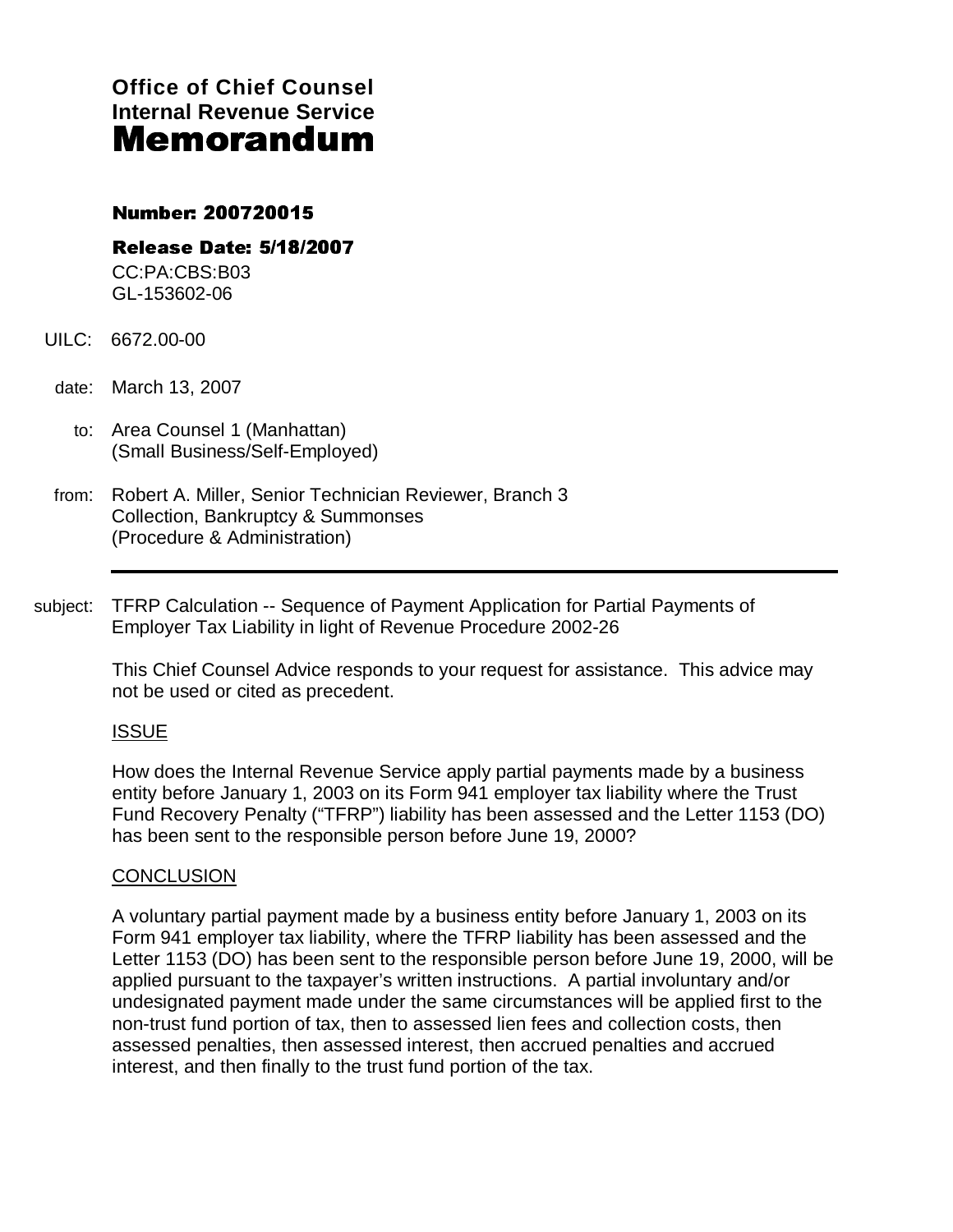## LAW AND ANALYSIS

Revenue Procedure 2002-26, 2002-1 C.B. 746, 2002-15 I.R.B. 746, applies to all taxes under the Internal Revenue Code, except alcohol, tobacco, and firearms taxes and harbor maintenance taxes. Rev. Proc. 2002-26 § 2. This guidance states the Service's position regarding the application, by the Service, of partial payments of tax, penalty, and interest to one or more taxable periods. See Rev. Proc. 2002-26 § 1.

Revenue Procedure 2002-26, section 3.02, provides that a voluntary partial payment accompanied by written directions as to its application will be applied pursuant to the taxpayer's written instructions. Revenue Procedure 2002-26, section 3.02, provides that partial payments remitted to the Service without written direction as to the designation will be applied by the Service "in the order of priority that the Service determines will serve its best interest." (emphasis added). Generally, the order of priority that the Service determines will serve its best interest means that undesignated payments are applied first to the liability with the shortest or most imminent statute of limitations for collections, then to the liability with the next shortest statue and so on and so forth.<sup>1</sup>

In the context of assessments where the TFRP notice, Letter 1153, was issued prior to June 19, 2000, and the undesignated and/or involuntary partial payment of tax was received through December 31, 2002, the Service determined that it was in its best interest to apply undesignated payments in a manner other than "for successive periods in descending order of priority until the payment is absorbed." Effective for these assessments, the Service applied any undesignated and/or involuntary partial payment of tax received through December 31, 2002 first to the non-trust fund portion of tax, then to assessed lien fees and collection costs, then assessed penalties, then assessed interest, then accrued penalties and accrued interest, and then finally to the trust fund portion of the tax.

Insofar as this policy reflected the Service's interest in maximizing collection of trust fund taxes, it is consistent with Revenue Procedure 2002-26. As noted above, the Service will generally apply undesignated payments "for successive periods in descending order of priority until the payment is absorbed" but the Service is not required to do so if such application does not serve its best interest. Rev. Proc. 2002- 26 § 3.02. If a different allocation is determined to be in the Service's best interest, the Service is not required to apply the payment "in descending order of priority."

Once a payment is applied or allocated, however, it should not be moved or reallocated unless the Service determines that the initial application was erroneous, e.g., the payment was designated and it was applied to the wrong period or the payment was obtained pursuant to a levy and it was applied to a period not listed on a levy. A

 $\frac{1}{1}$  $1$  The tax period or liability with the shortest collection statute is not always the earliest or oldest tax period or liability.